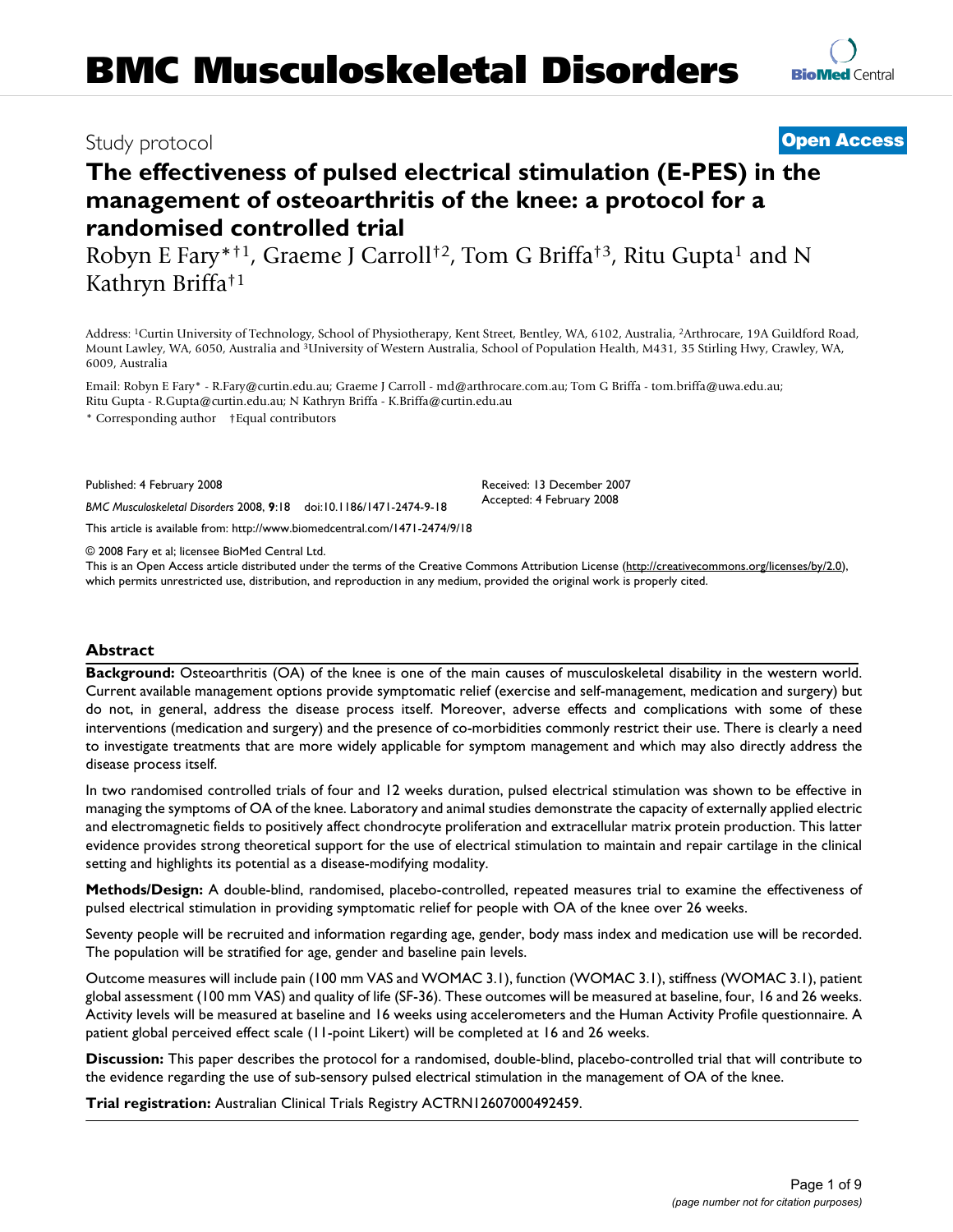#### **Background**

Osteoarthritis is a major cause of pain and disability in the community and OA of the knee is one of the most common causes of musculoskeletal disability in the Western world [1]. As prevalence increases it is expected to pose an increased burden on health care in the future.

Management options such as medication, exercise, selfmanagement programs and surgery largely focus on providing symptom relief and maintenance of function, but do not, in general, address the disease process itself. Moreover, adverse effects and complications with some of these interventions (medication and surgery) and the presence of co-morbidities commonly restrict their use.

In recent years considerable effort has been directed towards investigating the effectiveness of putative diseasemodifying OA drugs such as glucosamine, chondroitin sulfate, doxycycline and diacerein [2-5]. There is also interest in the use of pulsed electrical stimulation and electro-magnetic fields as potential OA disease modifying modalities. Laboratory work and animal studies provide theoretical support for the use of electrical stimulation to maintain and repair articular cartilage in the clinical setting [6-10]. However, there are limited studies examining the effects of pulsed electrical stimulation in humans.

Two randomised, placebo-controlled trials have reported using capacitively coupled pulsed electrical stimulation (PES) delivered via skin surface electrodes [11,12]. In both trials, outcome measures focussing on symptom relief and functional capacity have been the variables of interest.

The first of these trials [12] randomised 78 subjects to placebo or PES treatment with a monophasic, spiked signal at 100 Hz delivered by the Bionicare® BIO-1000™. PES was applied for between six and 10 hours per day at an intensity just below the sensory threshold for four weeks.

Response to intervention was better for the active device than the placebo for the outcome measures of pain, physical function, physician global assessment and duration of joint stiffness in the morning  $(p < 0.05)$  [12]. No statistically significant difference was observed for range of knee joint motion, joint tenderness, joint swelling, knee circumference and 50 feet walking time.

The second PES trial [11] examined 58 subjects using the same stimulation device in the same manner over 12 weeks. In this trial significant and clinically meaningful results were reported in patient global assessment, a pain and symptom visual analogue scale, WOMAC function and stiffness and overall WOMAC score. Only WOMAC pain change between the placebo and active groups did not reach statistical significance.

No randomised, controlled trials studying this particular modality over a longer time period have been found.

The modality being investigated is neither invasive nor pharmaceutical. As the majority of those with OA of the knee are likely to be elderly, they are also more likely to have co-morbidities such as heart and lung disease which increase the anaesthetic risk associated with invasive surgery. Similarly, there is increasing awareness of the adverse side effects of many of the medications that are used to manage OA of the knee [13-15]. Consequently, in a climate where patients are seeking different options in their disease management strategies, the potential for PES to provide an effective, safe alternative that is acceptable to the community is very high.

This research proposes to investigate the longer term effectiveness of PES and to determine the sustainability of responses in subjects with symptomatic knee OA.

## **Methods/Design**

#### *Study design*

A double-blind, randomised, placebo-controlled, repeated measure trial will be conducted over 26 weeks. Participants will be assessed, prior to the commencement of treatment (baseline), and after four, 16 and 26 weeks of treatment (Figure 1).

#### *Aims and hypothesis*

The primary aim is to investigate for a period of 26 weeks, the effectiveness of transcutaneous PES in the treatment of symptomatic knee OA. A secondary aim is to determine whether effects, if any, are influenced by gender, age and/ or baseline pain levels.

The experimental hypothesis is that PES will produce a clinically important and sustained improvement in pain, function, patient global assessment, global perceived effectiveness, quality of life and activity levels when compared with placebo treatment in individuals with symptomatic OA of the knee.

#### *Participants*

Seventy participants with primary OA of the knee will be recruited.

#### *Inclusion criteria*

• Primary knee OA diagnosed in accordance with the American College of Rheumatology (ACR) modified clinical classification criteria (sensitivity 84%, specificity 89%) [16,17]. This classification system has been shown to be a valid tool for OA knee diagnosis [18].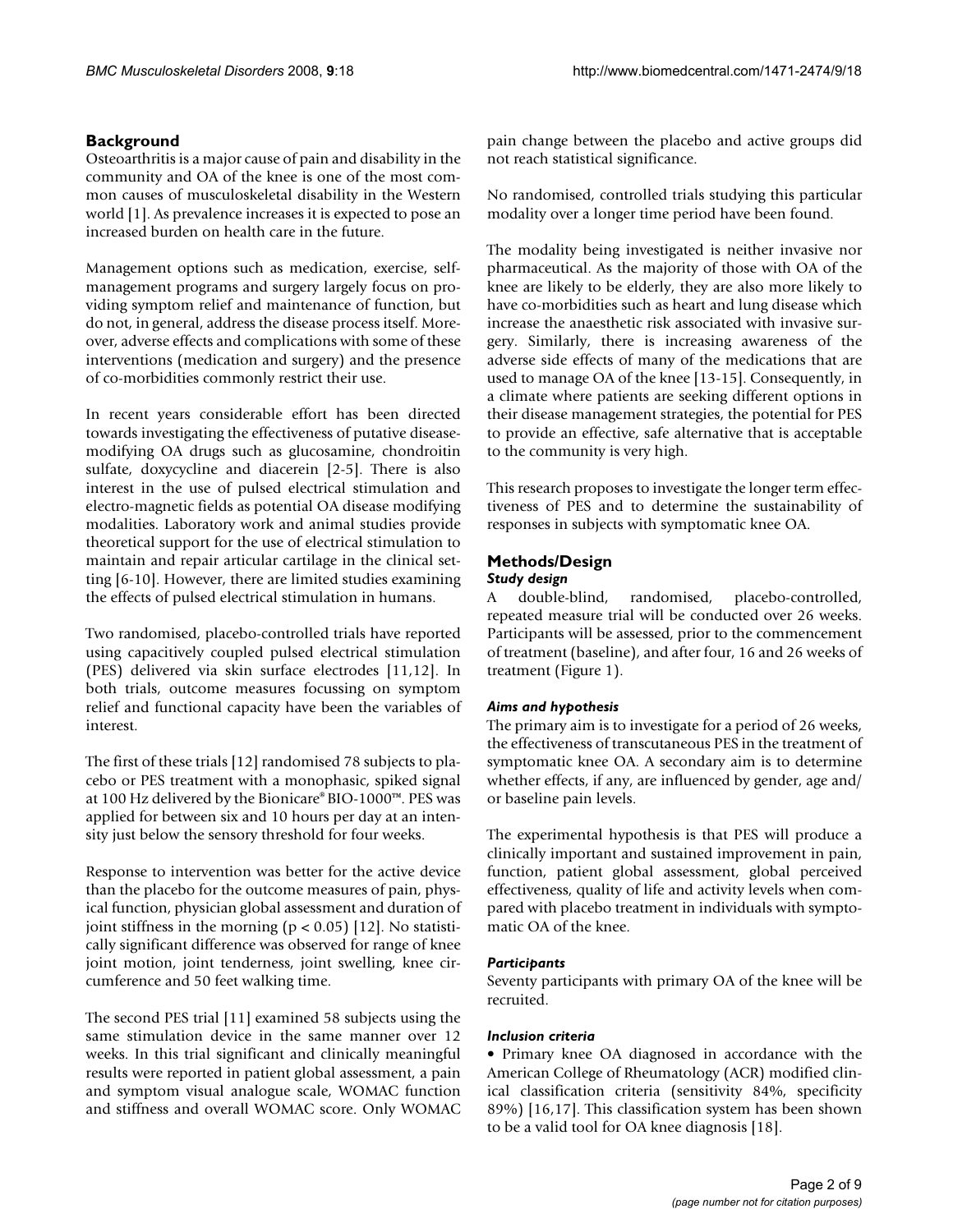

#### **Figure 1**

**Summary of study procedure**. ACR – American College of Rheumatology; WOMAC – Western Ontario and McMaster Universities Osteoarthritis Index; PGA – Patient Global Assessment; SF-36 – Medical Outcomes Study 36-item Short-Form Survey; HAP – Human Activity Profile; GPES – Global Perceived Effectiveness Scale.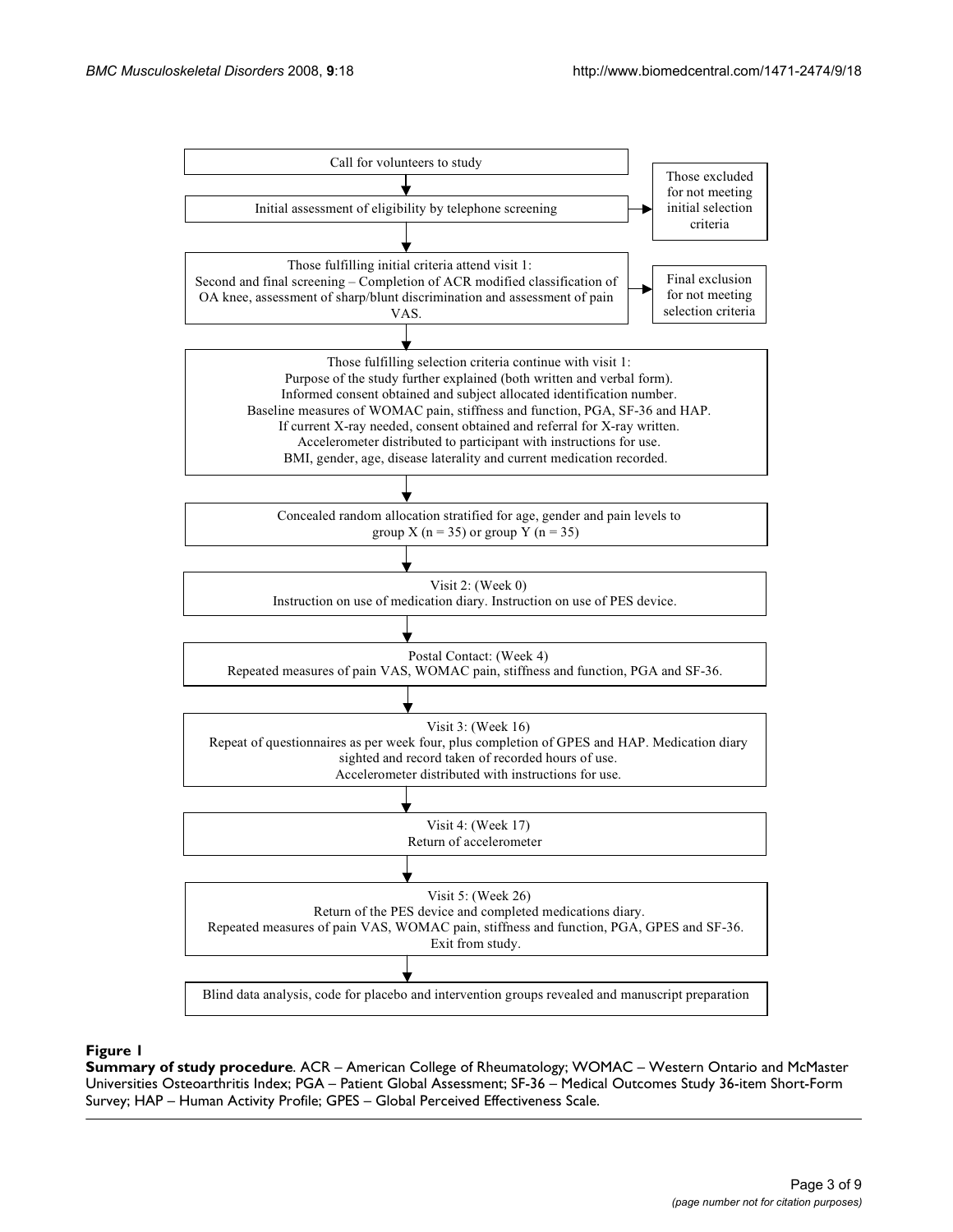• Persistent, stable pain for a minimum of three months.

• Pain score of at least 25 mm on a 100 mm visual analogue scale (VAS).

#### *Exclusion Criteria*

• Co-existing inflammatory arthropathies.

• Contraindications to electrical stimulation (pregnancy, decreased sensory perception, presence of metal in the field of application, or any implanted electrical stimulation device).

• Skin disorders in the treated knee area.

• Scheduled to have a total knee replacement within six months of entering the trial.

• Not able to read or understand English.

#### *Procedure*

#### *Recruitment*

Potential volunteers will be recruited through community-based rheumatology and general practices, rheumatology outpatient clinics in teaching hospitals in the Perth metropolitan area, the Arthritis Foundation of Western Australia and promotion through media outlets.

#### *Determining eligibility and baseline assessment*

Initially volunteers will be telephone-screened to check for obvious exclusion criteria.

At a screening visit, diagnosis according to the ACR modified clinical classification will be made, sharp/blunt sensory discrimination will be tested and the pain VAS completed. Eligible participants who present with bilateral OA of the knee will be asked to nominate which knee they consider to be the most symptomatic and that knee will be treated.

Subjects who meet eligibility criteria will receive further information concerning the trial. In particular, the aims and methods will be explained in detail following which, written consent to participate will be sought. This trial has been approved by the Curtin University Human Research Ethics Committee (HR122/2006). Following consent, participants will be assigned an identification number and will be asked to complete baseline measures of WOMAC pain, stiffness and function, patient global assessment, quality of life and the Human Activity Profile (HAP) test, while details regarding body mass index (BMI), age, gender, laterality of joint disease, disease severity (if X-ray available) and current medication will be recorded. Participants who have not had a plain X-ray within the past two years will be referred for X-ray. Participants who are unwilling to have X-rays taken will not be excluded from the trial. Available X-rays will be graded according to the Kellgren and Lawrence radiological grading system. All outcome measurements will be taken and all instructions provided by an experienced musculoskeletal physiotherapist at Curtin University of Technology. At this first visit participants will also be provided with an accelerometer to collect seven days of ambulatory activity, after which it will be returned in person.

In the interim, participants will be randomly allocated into groups. Upon returning the accelerometer, they will be fitted with the PES device and given detailed verbal and written instructions regarding its use. They will also be provided a medications diary and relevant instructions.

#### *Randomisation and blinding*

An administrator, not otherwise involved with the trial, will allocate the participants to groups using computergenerated block randomisation combined with stratification. Groups will be stratified with regard to gender, age (<60, 60–75 and >75), and intensity of pain (VAS scores 25–40, 41–60 and 61–100). The administrator will dispense an appropriate device using a list, provided by the senior biomedical engineer who modified the devices, that matches the device serial numbers to active or placebo. Participant identification will be added to the list at the time of randomisation so, should the need arise, the investigators will be able to determine the nature of the device provided to a participant without risk of becoming aware of assignment for any other participants (Figure 2). The measurer though will remain blinded to assignment throughout.

The group-to-device-to-intervention code will remain in the possession of the equipment dispensary (protected by password) until after the data analysis has been completed.

#### *Trial intervention*

A commercially available transcutaneous electrical nerve stimulator (Metron Digi-10s) has been adapted by a senior biomedical engineer to produce either a pulsed, exponentially declining waveform with a frequency of 100 Hz or a placebo device identical in appearance. Participants will be advised to use the device at a sub-sensory level, to replicate the conditions in the previous randomised controlled trials, for a minimum of seven hours per day. It will be recommended that they wear the device overnight. There is a locking mechanism on the device so that once the treatment intensity has been set there can be no inadvertent intensity change during the course of treatment. The instructions given to participants by the physiotherapist, who remains blind to the nature of the device, will be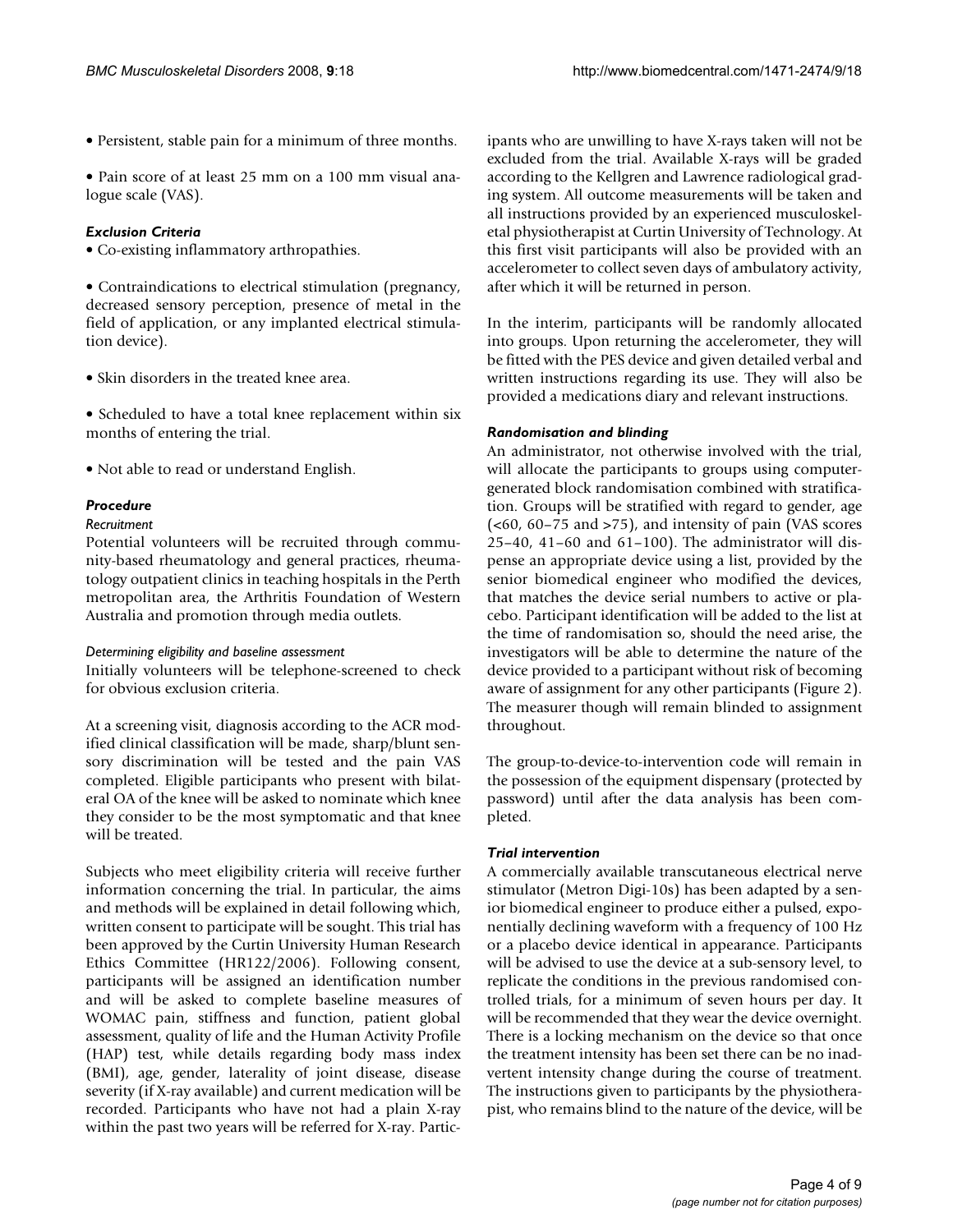

#### **Figure 2**

Process for stratified randomisation and concealed allocation.

exactly the same regardless of which device participants are using.

#### *Background therapy*

Participants will be asked to continue their normal background medical management during the trial period. A medications diary will be used to alert the investigators to any changes in medication usage. Each subject's managing doctor will be informed by letter of their patient's participation in the trial. Doctors will be requested to refrain from changing OA management during the period of the trial if at all possible.

#### *Compliance*

Participants will be asked to keep a record of their daily PES use. This will be maintained within the medications diary booklet. Intermittent questioning about PES use via regular phone calls during the trial period and a review of the booklet at 16 weeks will occur.

#### *Safety monitoring and adverse events*

Participants will be encouraged to contact the investigators should any questions arise during the trial. Correspondingly, they will be asked open-ended questions by the physiotherapist during the scheduled phoned calls to determine any adverse effects from using the device. The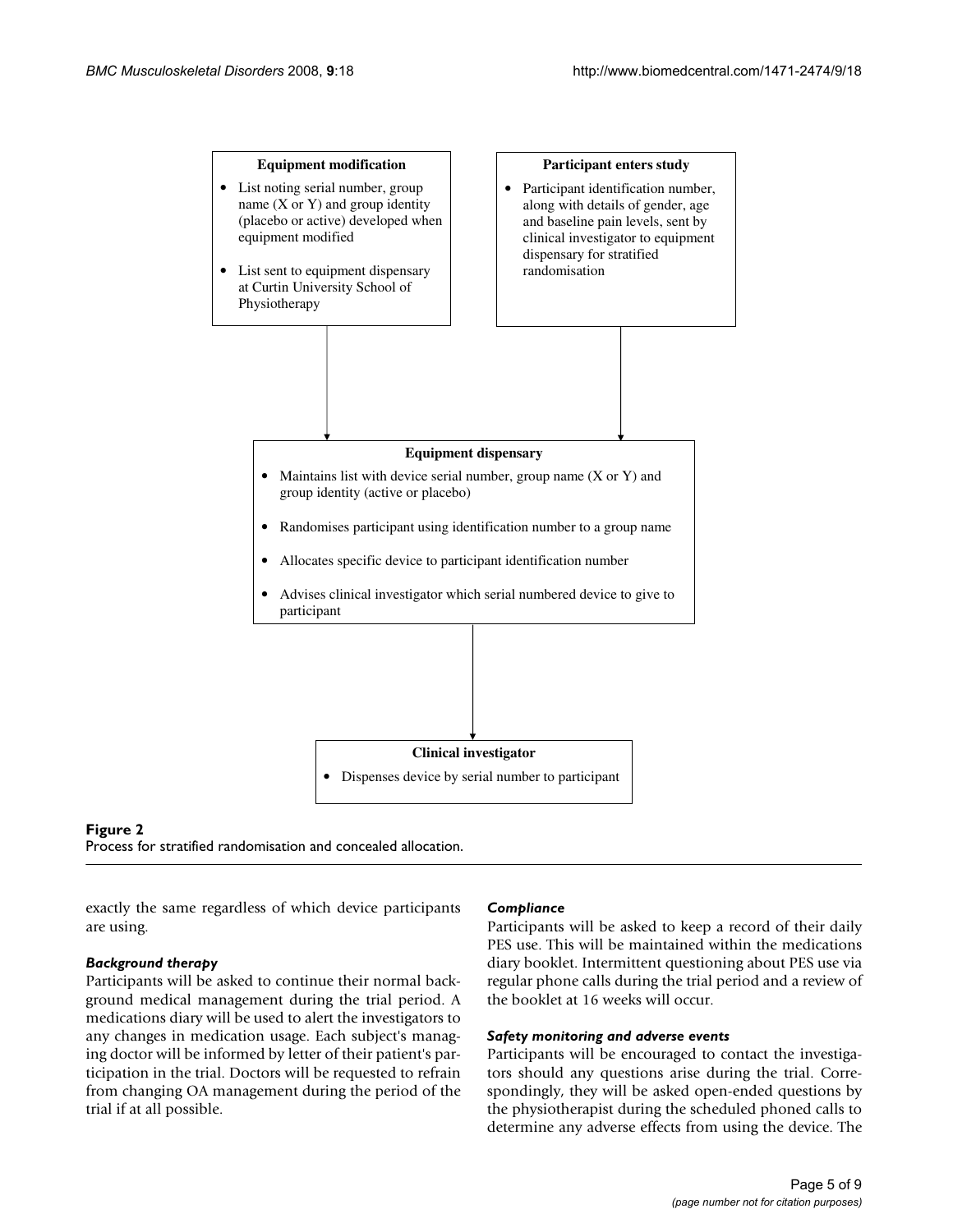only adverse reaction that is expected is mild skin irritation. This occurred in both the placebo and intervention groups in both randomised controlled trials in approximately equal proportions (range 17.9–24% active and 21 – 21.1% placebo) and responded favourably to topical therapy, a temporary halt in use and/or change in the conduction gel [11,12]. Any participant reporting skin irritation will be asked to stop using the device and to return to the Curtin University School of Physiotherapy for assessment at the first available opportunity. Should there be pain, swelling or more than a five centimetre diameter area of redness after desisting for 48 hours, a medical opinion will be obtained before proceeding further.

#### *Outcome measures*

Outcome measures include the core set of primary efficacy variables recommended by the Outcome Measures in Rheumatology Clinical Trials (OMERACT) group for phase III clinical trials in OA [19] and recommended for inclusion in OA clinical trials by the Cochrane Collaboration [20].

The three *primary efficacy variables*, to be measured at baseline, four, 16 and 26 weeks, are:

• Pain (100 mm VAS and Western Ontario and McMaster Universities Osteoarthritis Index -WOMAC Likert format 3.1). Two measures for pain will be included as this mirrors standard practice in much of the OA literature and it will provide internal validity for this important outcome measure. The reliability of the VAS has previously been demonstrated [21] and is regularly used in this population. WOMAC measures health status and assesses pain, physical function and stiffness in patients with OA of the hip or knee. The WOMAC questionnaire is self-administered and can be completed in less than five minutes. Two major validity studies have shown that WOMAC pain, physical function and stiffness subscales are valid and that the questionnaire is reliable and sensitive enough to detect changes in health status following a variety of interventions [22].

• Patient Global Assessment (100 mm VAS as described by Ehrich et al [23]). Participants are asked to consider all the ways in which their arthritis is affecting them at the time of the assessment and indicate by marking the VAS how they are doing. The left hand anchor of the VAS is *Very Well* while the right hand anchor is *Very Poorly*.

• Physical function (WOMAC Likert format 3.1). Likert values from 17 questions of the WOMAC are summed to generate a score for physical function with a higher score indicating worse function.

#### *Secondary outcome measures*

• Quality of life (Medical Outcomes Study 36-item Short-Form Survey version 2 – SF-36). The SF-36 has eight subcomponent scales reflecting both physical and mental status. It is comprised of 36 questions, is self administered, and can be completed in about 15 minutes. All estimates of score reliability, from 14 separate studies, for each of the eight scales of the SF-36 exceeded accepted standards for measures used in group comparisons [24]. The SF-36 has been extensively validated in many English speaking countries of the world including Australia [25]. The rationale for using both WOMAC and the SF-36 for this trial is that a combined approach using both generic quality of life and knee specific health status measures is considered likely to prove best for knee-related problems [26]. Quality of life measurements will be taken at baseline, four, 16 and 26 weeks.

• Joint stiffness (WOMAC Likert format 3.1) measured at baseline, four, 16 and 26 weeks.

• Global perceived effect scale (GPES) measured using an 11-point scale ranging from -5 (vastly worse) to +5 (completely recovered) with the zero point being unchanged as reported by Pengal et al [27]. This will be measured at 16 and 26 weeks.

• Physical activity will be determined using the HAP questionnaire plus accelerometers measured at baseline and 16 weeks.

- The HAP is self-administered. It incorporates 94 activities listed in ascending order of oxygen cost. Respondents are asked to indicate whether they are able to perform the activity unassisted; whether they have ever performed the activity and whether they have stopped performing the activity [28]. In a cross-sectional study, the HAP has been found reliable and sufficiently sensitive for use in people with OA of the knee [29]. This study demonstrated that people with OA of the knee are in fact less active than their healthy counterparts and that there was a relationship between HAP scores and participants' pain and function scores. The proposed trial offers the potential to determine whether improvement in pain and function result in a spontaneous increase in the level of physical activity.

- Accelerometry is now considered the preferred method of objectively measuring physical activity as it provides data that allows individual examination of ambulatory activity frequency, intensity and duration [30]. However, to our knowledge accelerometers have not been validated for use in people with OA of the knee. For this trial an Actigraph GT1M (formerly Computer Science and Applications monitor), the most widely accepted accelerometer in research, will be utilised [31]. The match-box size acceler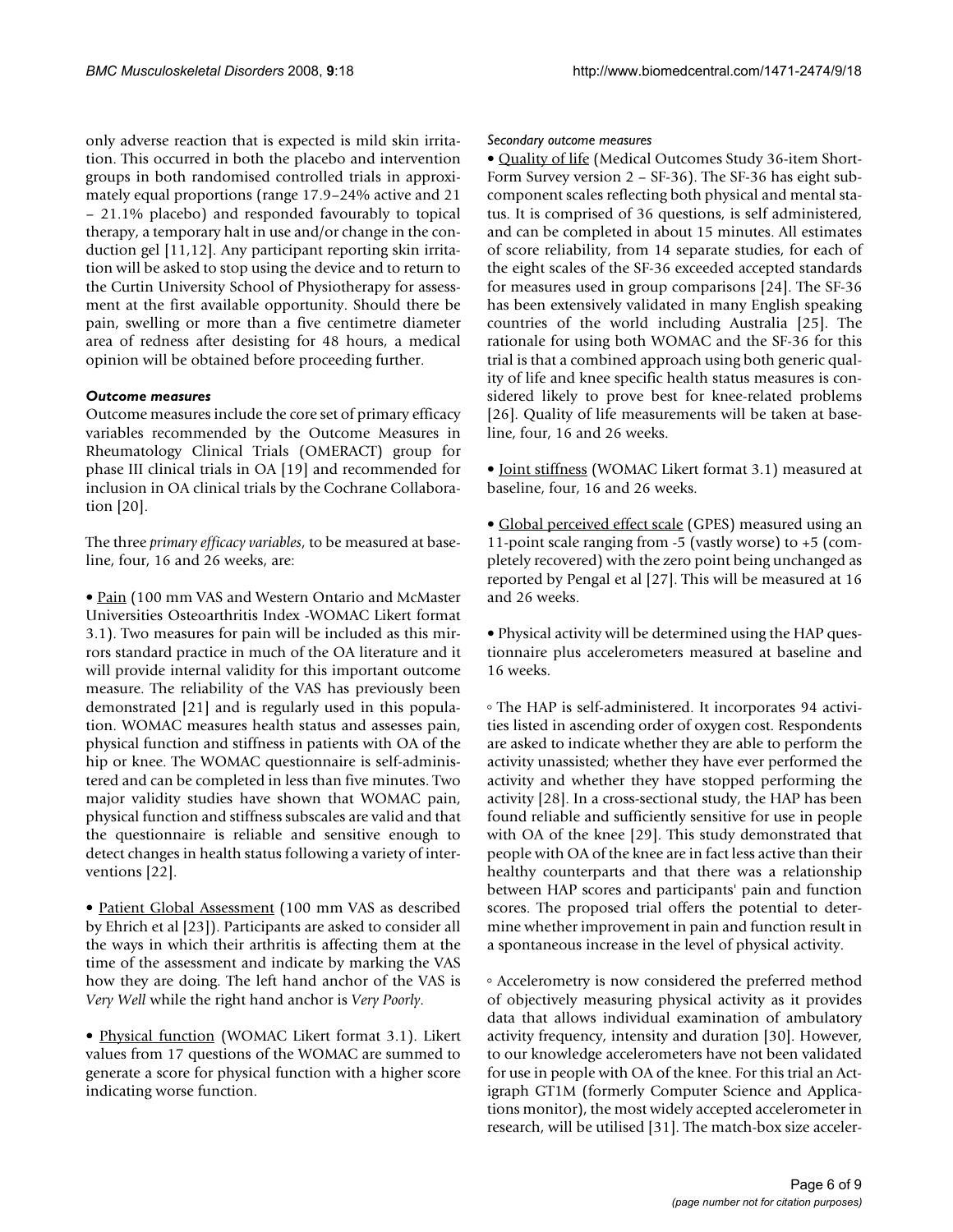ometer will be attached to a belt that the participants will be asked to wear for a period of seven consecutive days at both the baseline and 16 week data collection points.

The benefits of physical activity are well known and include reduced risk of cardiovascular disease, diabetes, some forms of cancer, osteoporosis, falls and fractures. Physical activity interventions have also been shown to assist with weight control and to improve physical functioning and mental health. The impact of physical activity on OA remains unanswered. Osteoarthritis of the knee is often associated with considerable knee pain that suggests that people with knee OA may curtail their physical activity. Although most studies of OA of the knee measure changes in function, few measure physical activity levels so there is limited evidence to demonstrate whether or not this is the case. Moreover whether treatments that reduce pain result in an increase in physical activity is yet to be determined.

#### *Sample Size Calculations*

The primary outcome measure will be defined as an improvement in the absolute pain VAS score of 20. This is the minimum absolute change necessary for classification as a responder in the Osteoarthritis Research Society International (OARSI) response criteria [32,33]. Assuming no change in the placebo group, it has been calculated that a sample size of 70 (35 in each group allowing for 20% withdrawals) will be sufficient to detect this 20 point change as well as differences equal to the absolute minimal clinically important improvements of 19.9 (Pain VAS), 18.3 (PGA) and 9.1 (WOMAC function) described by Tubach et al [34] with a power of 80% using a twotailed test with alpha level of 0.05. Calculations were based on standard deviations data from Garland et al [11] (Pain VAS and PGA) and Raynauld et al [35] (WOMAC function).

### *Statistical Analysis*

All analyses will be performed on an intention to treat basis while the investigators remain blind to treatment groups. Change in pain between baseline and 26 weeks will be compared between groups using the independent t-test. To test for the fixed effect of treatment while adjusting for any differences in the baseline measures, repeated measures analysis using a linear mixed model will also be performed for pain VAS, patient global assessment, WOMAC function, stiffness and pain, and QOL measurements taken at four, 16 and 26 weeks. There will be no adjustment for multiple comparisons as all comparisons have been determined a priori and, while adjustment maintains study wise error, it may preclude detection of clinically important differences [36].

Change in activity level between baseline and 16 weeks will also be analysed using the independent t-test. Secondary analyses such as the proportion of participants achieving minimal clinically important improvements in pain, function and patient global assessment at each observation time will be compared using the Chi-square test. GPES at 16 weeks and 26 weeks will be compared between groups using unpaired t-tests.

### *Ethical considerations*

A placebo control is being used in this trial. However, as subjects are not being asked to change their usual treatment regimen, no subject will be disadvantaged by using the placebo.

### *Data Quality*

Data will be entered into a specifically designed database with pop-up value lists, value ranges, data type and field complete validations. Random scrutiny by co-investigators of at least ten percent of all data entered will be conducted throughout the trial to ensure accuracy and completeness.

#### *Timelines for E-PES trial*

Patient recruitment and initial phone screening began in July 2007. Final screening and data collection commenced in October 2007 with final exit data expected to be collected in February 2009.

### **Discussion**

This paper describes the rationale and protocol for conducting a double-blind, randomised, placebo-controlled trial that will investigate the use of pulsed electrical stimulation in the management of OA of the knee. It incorporates features designed to minimise bias [37] and uses valid outcome measures that will facilitate comparability with other research in the area.

This trial will contribute to the evidence regarding the use of a non-pharmaceutical, non-invasive modality in managing symptoms of OA of the knee. Given the modality's simple technology and ease of use (patients can readily use it at home), it has huge potential to provide a safe, effective treatment option for clinicians.

### **Competing interests**

The author(s) declare that they have no competing interests.

### **Authors' contributions**

All authors were responsible for identifying the research question and contributing to drafting the trial protocol. Robyn Fary has been responsible for the drafting of this paper, although all authors have provided substantial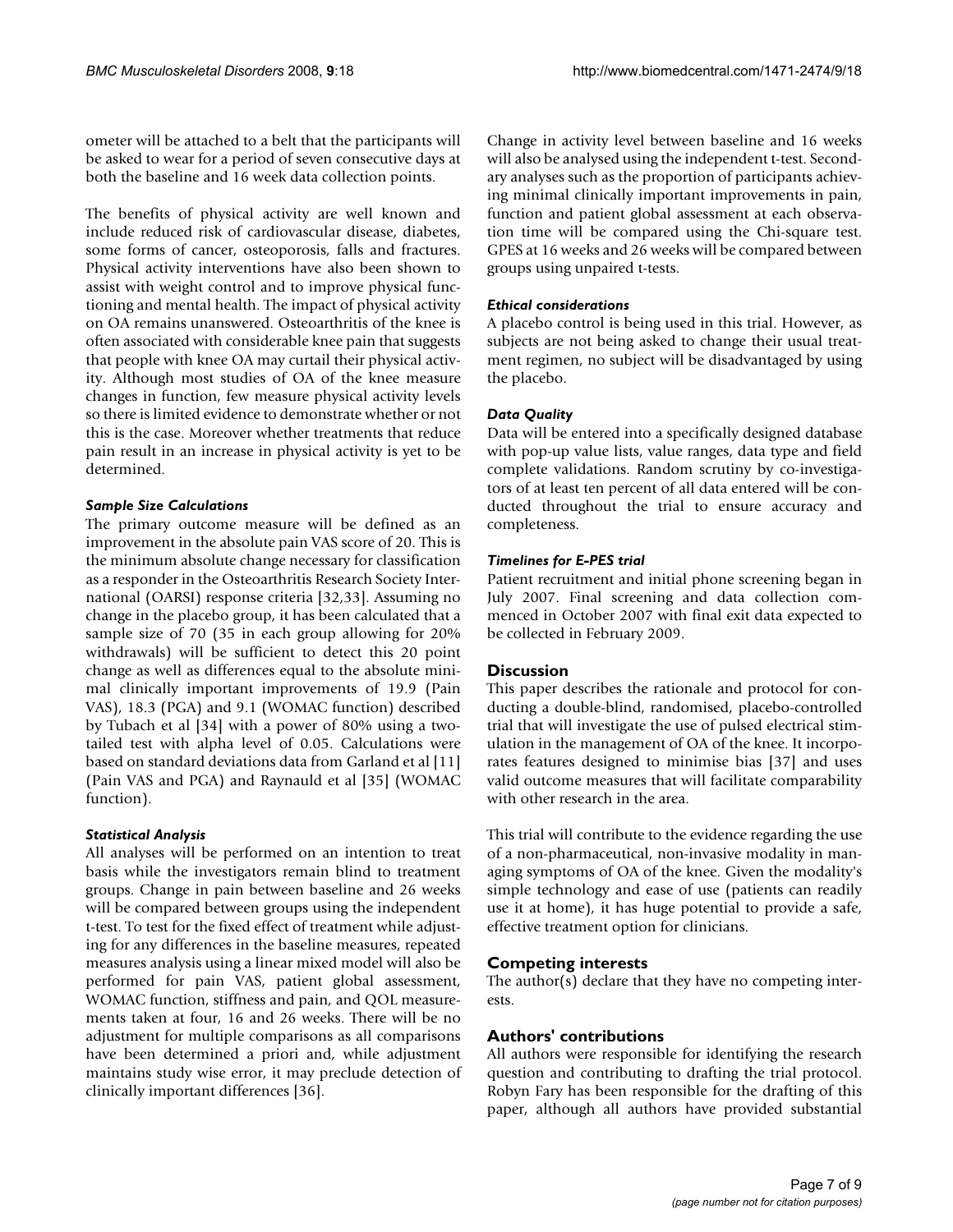input, providing comments on the drafts and have read and approved the final version.

#### **Acknowledgements**

The E-PES research team is very grateful for the equipment modification work conducted by Chris Tingley, Senior Biomedical Engineer, from the Department of Medical Technology and Physics at Sir Charles Gairdner Hospital, Perth, Western Australia.

The trial is funded by research grants from Arthritis Australia and The Physiotherapy Research Foundation.

#### **References**

- 1. Walker-Bone K, Javaid K, Arden N, Cooper C: **[Regular review:](http://www.ncbi.nlm.nih.gov/entrez/query.fcgi?cmd=Retrieve&db=PubMed&dopt=Abstract&list_uids=11030685) [medical management of osteoarthritis.](http://www.ncbi.nlm.nih.gov/entrez/query.fcgi?cmd=Retrieve&db=PubMed&dopt=Abstract&list_uids=11030685)** *British Medical Journal* 2000, **321:**936-940.
- 2. Baker CL, Ferguson CM: **Future treatment of osteoarthritis.** *Orthopaedics* 2005, **28:**227-234.
- 3. Clegg DO, Reda DJ, Harris CL, Klein MA, O'Dell JR, Hooper MM, Bradley JD, Bingham CO III, Weisman MH, Jackson CG, Lane NE, Cush JJ, Moreland LW, Schumacher HR Jr, Oddis CV, Wolfe F, Molitor JA, Yocum DE, Schnitzer TJ, Furst DE, Sawitzke AD, Shi H, Brandt KD, Moskowitz RW, Williams HJ: **[Glucosamine, chondroi](http://www.ncbi.nlm.nih.gov/entrez/query.fcgi?cmd=Retrieve&db=PubMed&dopt=Abstract&list_uids=16495392)[tin sulfate, and the two in combination for painful knee oste](http://www.ncbi.nlm.nih.gov/entrez/query.fcgi?cmd=Retrieve&db=PubMed&dopt=Abstract&list_uids=16495392)[oarthritis.](http://www.ncbi.nlm.nih.gov/entrez/query.fcgi?cmd=Retrieve&db=PubMed&dopt=Abstract&list_uids=16495392)** *New England Journal of Medicine* 2006, **354:**795-808.
- Reginster JY, Deroisy R, Rovati LC, Lee RL, Lejeune E, Bruyere O, Giacovelli G, Henrotin Y, Dacre JE, Gossett C: **[Long-term effects](http://www.ncbi.nlm.nih.gov/entrez/query.fcgi?cmd=Retrieve&db=PubMed&dopt=Abstract&list_uids=11214126) [of glucosamine sulphate on osteoarthritis progression: a ran](http://www.ncbi.nlm.nih.gov/entrez/query.fcgi?cmd=Retrieve&db=PubMed&dopt=Abstract&list_uids=11214126)**[domised, placebo-controlled clinical trial.](http://www.ncbi.nlm.nih.gov/entrez/query.fcgi?cmd=Retrieve&db=PubMed&dopt=Abstract&list_uids=11214126) **357:**251-256.
- 5. Sarzi-Puttini P, Cimmino MA, Scarpa R, Caporali R, Parazzini F, Zaninelli A, Atzeni F, Canesi B: **[Osteoarthritis: An Overview of the](http://www.ncbi.nlm.nih.gov/entrez/query.fcgi?cmd=Retrieve&db=PubMed&dopt=Abstract&list_uids=16084227) [Disease and Its Treatment Strategies.](http://www.ncbi.nlm.nih.gov/entrez/query.fcgi?cmd=Retrieve&db=PubMed&dopt=Abstract&list_uids=16084227)** *Seminars in Arthritis and Rheumatism* 2005, **35(1 Suppl 1):**1-10.
- Aaron RK, Boyan BD, Ciombor DM, Schwartz Z, Simon BJ: [Stimu](http://www.ncbi.nlm.nih.gov/entrez/query.fcgi?cmd=Retrieve&db=PubMed&dopt=Abstract&list_uids=15021128)**[lation of growth factor synthesis by electric and electromag](http://www.ncbi.nlm.nih.gov/entrez/query.fcgi?cmd=Retrieve&db=PubMed&dopt=Abstract&list_uids=15021128)[netic fields.](http://www.ncbi.nlm.nih.gov/entrez/query.fcgi?cmd=Retrieve&db=PubMed&dopt=Abstract&list_uids=15021128)** *Clinical Orthopaedics* 2004, **(419):**30-37.
- 7. Brighton CT, Wang W, Clark CC: **[Up-regulation of matrix in](http://www.ncbi.nlm.nih.gov/entrez/query.fcgi?cmd=Retrieve&db=PubMed&dopt=Abstract&list_uids=16487926) [bovine articular cartilage explants by electric fields.](http://www.ncbi.nlm.nih.gov/entrez/query.fcgi?cmd=Retrieve&db=PubMed&dopt=Abstract&list_uids=16487926)** *Biochemical and Biophysical Research Communications* 2006, **342(2):**556-561. Epub 2006 Feb 9.
- 8. Ciombor DM, Aaron RK, Wang S, Simon B: **Modification of osteoarthritis by pulsed electromagnetic field – a morphological study.** *Osteoarthritis and Cartilage* 2003, **11:**455-462.
- Lippiello L, Chakkalakal D, Connolly JF: [Pulsing direct current](http://www.ncbi.nlm.nih.gov/entrez/query.fcgi?cmd=Retrieve&db=PubMed&dopt=Abstract&list_uids=2303960)**[induced repair of articular cartilage in rabbit osteochondral](http://www.ncbi.nlm.nih.gov/entrez/query.fcgi?cmd=Retrieve&db=PubMed&dopt=Abstract&list_uids=2303960) [defects.](http://www.ncbi.nlm.nih.gov/entrez/query.fcgi?cmd=Retrieve&db=PubMed&dopt=Abstract&list_uids=2303960)** *Journal of Orthopaedic Research* 1990, **8:**266-275.
- 10. Wang W, Wang Z, Zhang G, Clark CC, Brighton CT: **[Up-regulation](http://www.ncbi.nlm.nih.gov/entrez/query.fcgi?cmd=Retrieve&db=PubMed&dopt=Abstract&list_uids=15480061) [of chondrocyte matrix genes and products by electric fields.](http://www.ncbi.nlm.nih.gov/entrez/query.fcgi?cmd=Retrieve&db=PubMed&dopt=Abstract&list_uids=15480061)** *Clinical Orthopaedics and Related Research* 2004, **(427 Suppl):**S163-S173.
- 11. Garland D, Holt P, Harrington JT, Caldwell J, Zizic T, Cholewczynski J: **[A 3-month, randomized, double-blind, placebo-controlled](http://www.ncbi.nlm.nih.gov/entrez/query.fcgi?cmd=Retrieve&db=PubMed&dopt=Abstract&list_uids=17303443) [study to evaluate the safety and efficacy of a highly opti](http://www.ncbi.nlm.nih.gov/entrez/query.fcgi?cmd=Retrieve&db=PubMed&dopt=Abstract&list_uids=17303443)mized, capacitively coupled, pulsed electrical stimulator in [patients with osteoarthritis of the knee.](http://www.ncbi.nlm.nih.gov/entrez/query.fcgi?cmd=Retrieve&db=PubMed&dopt=Abstract&list_uids=17303443)** *Osteoarthritis and Cartilage* 2007, **15(6):**630-637. Epub 2007 Feb 15.
- 12. Zizic TM, Hoffman KC, Holt PA, Hungerford DS, O'Dell JR, Jacobs MA, Lewis CG, Deal CL, Caldwell JR, Cholewczynski JG, Free SM: **[The treatment of osteoarthritis of the knee with pulsed elec](http://www.ncbi.nlm.nih.gov/entrez/query.fcgi?cmd=Retrieve&db=PubMed&dopt=Abstract&list_uids=8523357)[trical stimulation.](http://www.ncbi.nlm.nih.gov/entrez/query.fcgi?cmd=Retrieve&db=PubMed&dopt=Abstract&list_uids=8523357)** *Journal of Rheumatology* 1995, **22:**1757-1761.
- 13. Gislason GH, Jacobsen S, Rasmussen JN, Rasmussen S, Buch P, Friberg , Schramm TK, Abildstrom SZ, Køber L, Madsen M, Torp-Pedersen C: **[Risk of death or reinfarction associated with the use of](http://www.ncbi.nlm.nih.gov/entrez/query.fcgi?cmd=Retrieve&db=PubMed&dopt=Abstract&list_uids=16785335) [selective cyclooxygenase-2 inhibitors and nonselective nons](http://www.ncbi.nlm.nih.gov/entrez/query.fcgi?cmd=Retrieve&db=PubMed&dopt=Abstract&list_uids=16785335)teroidal antiinflammatory drugs after acute myocardial inf[arction.](http://www.ncbi.nlm.nih.gov/entrez/query.fcgi?cmd=Retrieve&db=PubMed&dopt=Abstract&list_uids=16785335)** *Circulation* 2006, **113:**2868-2870.
- 14. Jick H, Kaye JA, Russmann S, Jick SS: **[Nonsteroidal antiinflamma](http://www.ncbi.nlm.nih.gov/entrez/query.fcgi?cmd=Retrieve&db=PubMed&dopt=Abstract&list_uids=16999647)[tory drugs and acute myocardial infarction in patients with](http://www.ncbi.nlm.nih.gov/entrez/query.fcgi?cmd=Retrieve&db=PubMed&dopt=Abstract&list_uids=16999647) [no major risk factors.](http://www.ncbi.nlm.nih.gov/entrez/query.fcgi?cmd=Retrieve&db=PubMed&dopt=Abstract&list_uids=16999647)** *Pharmacotherapy* 2006, **26:**1379-1387.
- 15. Solomon DH, Avorn J, Stürmer T, Glynn RJ, Mogun H, Schneeweiss S: **[Cardiovascular outcomes in new users of coxibs and nons](http://www.ncbi.nlm.nih.gov/entrez/query.fcgi?cmd=Retrieve&db=PubMed&dopt=Abstract&list_uids=16645966)[teroidal antiinflammatory drugs: high-risk subgroups and](http://www.ncbi.nlm.nih.gov/entrez/query.fcgi?cmd=Retrieve&db=PubMed&dopt=Abstract&list_uids=16645966)**

**[time course of risk.](http://www.ncbi.nlm.nih.gov/entrez/query.fcgi?cmd=Retrieve&db=PubMed&dopt=Abstract&list_uids=16645966)** *Arthritis and Rheumatism* 2006, **54(5):**1378-1389.

- 16. Altman R, Asch D, Bloch D, Bole G, Borenstein D, Brandt K: **The American College of Rheumatology criteria for classification and reporting of osteoarthritis of the knee.** *Arthritis and Rheumatism* 1986, **29:**1039-1049.
- 17. Altman RD: **Classification of disease: Osteoarthritis.** *Seminars in Arthritis and Rheumatism* 1991, **20:**40-47.
- 18. Wu CW, Morrell MR, Heinze E, Concoff AL, Wollaston SJ, Arnold EL, Singh R, Charles C, Skovrun ML, FitzGerald JD: **[Validation of](http://www.ncbi.nlm.nih.gov/entrez/query.fcgi?cmd=Retrieve&db=PubMed&dopt=Abstract&list_uids=16325660) [American College of Rheumatology Classification Criteria](http://www.ncbi.nlm.nih.gov/entrez/query.fcgi?cmd=Retrieve&db=PubMed&dopt=Abstract&list_uids=16325660) for Knee Osteoarthritis Using Arthroscopically Defined Car[tilage Damage Scores.](http://www.ncbi.nlm.nih.gov/entrez/query.fcgi?cmd=Retrieve&db=PubMed&dopt=Abstract&list_uids=16325660)** *Seminars in Arthritis and Rheumatism* 2005, **35(3):**197-201.
- 19. Bellamy N, Kirwan J, Boers M, Brooks P, Strand V, Tugwell P, Altman R, Brandt K, Dougados M, Lequesne M: **[Recommendations for a](http://www.ncbi.nlm.nih.gov/entrez/query.fcgi?cmd=Retrieve&db=PubMed&dopt=Abstract&list_uids=9101522) [core set of outcome measures for future phase III clinical tri](http://www.ncbi.nlm.nih.gov/entrez/query.fcgi?cmd=Retrieve&db=PubMed&dopt=Abstract&list_uids=9101522)als in knee, hip and hand osteoarthritis. Consensus develop[ment at OMERACT III.](http://www.ncbi.nlm.nih.gov/entrez/query.fcgi?cmd=Retrieve&db=PubMed&dopt=Abstract&list_uids=9101522)** *Journal of Rheumatology* 1997, **24:**799-802.
- 20. Hulme J, Robinson V, DeBie R, Wells G, Judd M, Tugwell P: **Electromagnetic fields for the treatment of osteoarthritis.** *Cochrane Database Systematic Review* 2002, **1:**CD003523.
- 21. Melzack R, Katz J: **Pain measurement in persons in pain.** In *Textbook of Pain* 4th edition. Edited by: Wall P, Melzack R. Edinburgh: Churchill Livingstone; 1999.
- 22. Bellamy N: *WOMAC Osteoarthritis Index: User Guide VII* Herston: CON-ROD The University of Queensland; 2004.
- 23. Ehrich EW, Davies GM, Watson DJ, Bolognese JA, Seidenberg BC, Bellamy N: **[Minimal perceptible clinical improvement with the](http://www.ncbi.nlm.nih.gov/entrez/query.fcgi?cmd=Retrieve&db=PubMed&dopt=Abstract&list_uids=11093446) [Western Ontario and McMaster Universities Osteoarthritis](http://www.ncbi.nlm.nih.gov/entrez/query.fcgi?cmd=Retrieve&db=PubMed&dopt=Abstract&list_uids=11093446) Index questionnaire and global assessments in patients with [osteoarthritis.](http://www.ncbi.nlm.nih.gov/entrez/query.fcgi?cmd=Retrieve&db=PubMed&dopt=Abstract&list_uids=11093446)** *Journal of Rheumatology* 2000, **27:**2635-2641.
- 24. Ware JE, Kosinski MA, Gandek B: *SF-36 Health Survey Manual and Interpretation Guide* Lincoln RI: Quality Metric Inc; 2002.
- 25. Sanson-Fisher RW, Perkins JJ: **[Adaptation and validation of the](http://www.ncbi.nlm.nih.gov/entrez/query.fcgi?cmd=Retrieve&db=PubMed&dopt=Abstract&list_uids=9817113) [SF-36 Health Survey for use in Australia.](http://www.ncbi.nlm.nih.gov/entrez/query.fcgi?cmd=Retrieve&db=PubMed&dopt=Abstract&list_uids=9817113)** *Journal of Clinical Epidemiology* 1998, **51:**961-967.
- 26. Brazier JE, Harper R, Munro J, Walters SJ, Snaith ML: **[Generic and](http://www.ncbi.nlm.nih.gov/entrez/query.fcgi?cmd=Retrieve&db=PubMed&dopt=Abstract&list_uids=10515649) [condition-specific outcome measures for people with oste](http://www.ncbi.nlm.nih.gov/entrez/query.fcgi?cmd=Retrieve&db=PubMed&dopt=Abstract&list_uids=10515649)[oarthritis of the knee.](http://www.ncbi.nlm.nih.gov/entrez/query.fcgi?cmd=Retrieve&db=PubMed&dopt=Abstract&list_uids=10515649)** *Rheumatology (Oxford)* 1999, **38:**870-877.
- 27. Pengel HM, Refshauge KM, Maher CG: **[Responsiveness of pain,](http://www.ncbi.nlm.nih.gov/entrez/query.fcgi?cmd=Retrieve&db=PubMed&dopt=Abstract&list_uids=15082988) [disability and physical impairment in patients with low back](http://www.ncbi.nlm.nih.gov/entrez/query.fcgi?cmd=Retrieve&db=PubMed&dopt=Abstract&list_uids=15082988) [pain.](http://www.ncbi.nlm.nih.gov/entrez/query.fcgi?cmd=Retrieve&db=PubMed&dopt=Abstract&list_uids=15082988)** *Spine* 2004, **29:**879-883.
- 28. Fix A, Daughton D: *Human activity profile: professional manual* Odessa (FL): Psychological Assessment Resources, Inc; 1988.
- 29. Bennell KL, Hinman RS, Crossley KM, Metcalf BR, Buchbinder R, Green S, McColl G: **[Is the Human Activity Profile a useful](http://www.ncbi.nlm.nih.gov/entrez/query.fcgi?cmd=Retrieve&db=PubMed&dopt=Abstract&list_uids=15558390) [measure in people with knee osteoarthritis?](http://www.ncbi.nlm.nih.gov/entrez/query.fcgi?cmd=Retrieve&db=PubMed&dopt=Abstract&list_uids=15558390)** *Journal of Rehabilitation Research and Development* 2004, **41(4):**621-630.
- 30. Ward DS, Evenson KR, Vaughn A, Rodgers AB, Troiano RP: **[Accel](http://www.ncbi.nlm.nih.gov/entrez/query.fcgi?cmd=Retrieve&db=PubMed&dopt=Abstract&list_uids=16294121)[erometer use in physical activity: best practices and research](http://www.ncbi.nlm.nih.gov/entrez/query.fcgi?cmd=Retrieve&db=PubMed&dopt=Abstract&list_uids=16294121) [recommendations.](http://www.ncbi.nlm.nih.gov/entrez/query.fcgi?cmd=Retrieve&db=PubMed&dopt=Abstract&list_uids=16294121)** *Medicine and Science in Sports and Exercise* 2005, **37(11 Suppl):**S582-588.
- 31. Welk GJ, (Ed.): **Use of accelerometry-based activity monitors for the assessment of physical activity.** Champaign: Human Kinetics Publishers; 2002.
- Dougados M, Leclaire P, van der Heijde D, Bloch DA, Bellamy N, Altman RD: **[A report of the Osteoarthritis Research Society](http://www.ncbi.nlm.nih.gov/entrez/query.fcgi?cmd=Retrieve&db=PubMed&dopt=Abstract&list_uids=11069723) [International Standing Committee for Clinical Trials](http://www.ncbi.nlm.nih.gov/entrez/query.fcgi?cmd=Retrieve&db=PubMed&dopt=Abstract&list_uids=11069723) [Response Criteria Initiative.](http://www.ncbi.nlm.nih.gov/entrez/query.fcgi?cmd=Retrieve&db=PubMed&dopt=Abstract&list_uids=11069723)** *Osteoarthritis and Cartilage* 2000, **8(6):**395-403.
- 33. Pham T, van der Heijde D, Altman RD, Anderson JJ, Bellamy N, Hochberg M, Simon L, Strand V, Woodworth T, Dougados M: **[OMER-](http://www.ncbi.nlm.nih.gov/entrez/query.fcgi?cmd=Retrieve&db=PubMed&dopt=Abstract&list_uids=15094138)[ACT-OARSI Initiative: Osteoarthritis Research Society](http://www.ncbi.nlm.nih.gov/entrez/query.fcgi?cmd=Retrieve&db=PubMed&dopt=Abstract&list_uids=15094138) International set of responder criteria for osteoarthritis clin[ical trials revisited.](http://www.ncbi.nlm.nih.gov/entrez/query.fcgi?cmd=Retrieve&db=PubMed&dopt=Abstract&list_uids=15094138)** *Osteoarthritis and Cartilage* 2004, **12(5):**389-399.
- Tubach F, Ravaud P, Baron G, Falissard B, Logeart I, Bellamy N, Bombardier C, Felson D, Hochberg M, van der Heijde D, Dougados M: **[Evaluation of clinically relevant changes in patient reported](http://www.ncbi.nlm.nih.gov/entrez/query.fcgi?cmd=Retrieve&db=PubMed&dopt=Abstract&list_uids=15208174) outcomes in knee and hip osteoarthritis: the minimal clini[cally important improvement.](http://www.ncbi.nlm.nih.gov/entrez/query.fcgi?cmd=Retrieve&db=PubMed&dopt=Abstract&list_uids=15208174)** *Annals of Rheumatic Disease* 2005, **64(1):**29-33. Epub 2004 Jun 18.
- Raynauld JP, Torrance GW, Band PA, Goldsmith CH, Tugwell P, Walker V, Schultz M, Bellamy N: **[A prospective, randomized,](http://www.ncbi.nlm.nih.gov/entrez/query.fcgi?cmd=Retrieve&db=PubMed&dopt=Abstract&list_uids=12127830) [pragmatic, health outcomes trial evaluating the incorpora](http://www.ncbi.nlm.nih.gov/entrez/query.fcgi?cmd=Retrieve&db=PubMed&dopt=Abstract&list_uids=12127830)-**